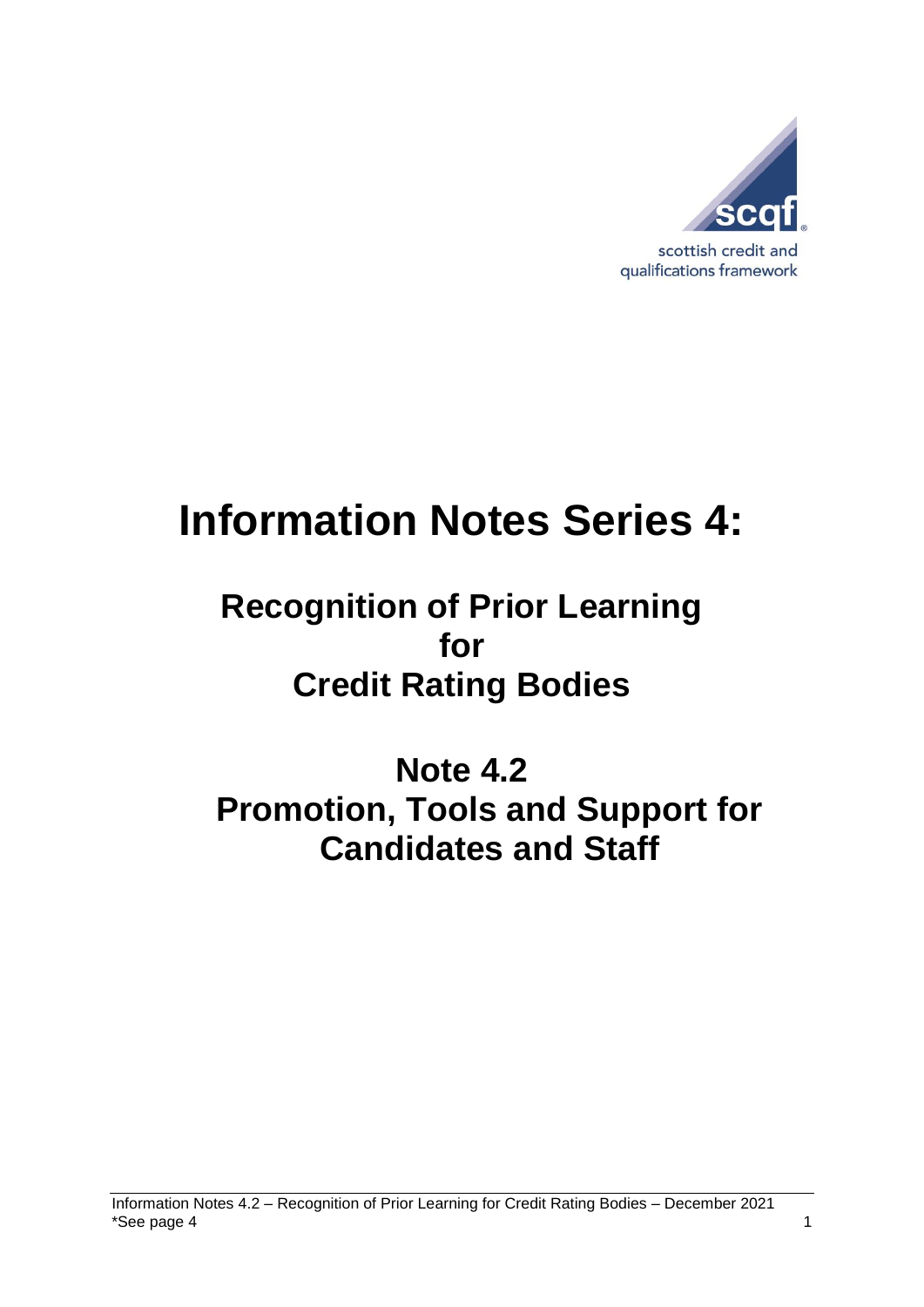## **Information Note 4.2**

#### **Recognition of Prior Learning (RPL) for Credit Rating Bodies (CRBs)**

### **Promotion, Tools and Support for Candidates and staff**

This information note supplements the principles and guidance within the SCQF Handbook. Other useful resources include the RPL Toolkit\* which is a guidance tool to signpost learners, and guidance professionals who are supporting a learner through the RPL journey.

**This note is the second in a series about RPL for CRBs. We discussed considerations when writing your policy in our first note, now we will look at guidance surrounding supporting candidates and consider good practice when allocating staff roles and responsibilities.**



#### **Introduction**

Supporting candidates through the RPL process is critical to the success and completion of a submission. Candidates and guidance staff need to be motivated (and be able to motivate others) to start the reflection process with the shared understanding that the system will be fair, transparent, consistent and reliable. In this note we will discuss areas where you can start to consider the key aspects you could focus on to facilitate this. The term candidate is used in this note for either a staff member or a learner completing an RPL claim. We will discuss the following:

| Where and when do candidates apply?           | Roles and Responsibilities of guidance staff          |
|-----------------------------------------------|-------------------------------------------------------|
| Promotion<br>$\circ$                          | Training needs<br>$\circ$                             |
| <b>Timelines</b><br>$\Omega$                  | Clear roles and responsibilities<br>$\Omega$          |
| Guidance - written verbal or both<br>$\Omega$ | Staff support network<br>$\circ$                      |
|                                               |                                                       |
| Are there clear processes and procedures for  | Tools to assist candidates to reflect                 |
| staff to follow?                              | Tools to assist in the reflection process<br>$\Omega$ |
| <b>Timelines</b><br>$\Omega$                  |                                                       |
| <b>Quality processes</b><br>O                 |                                                       |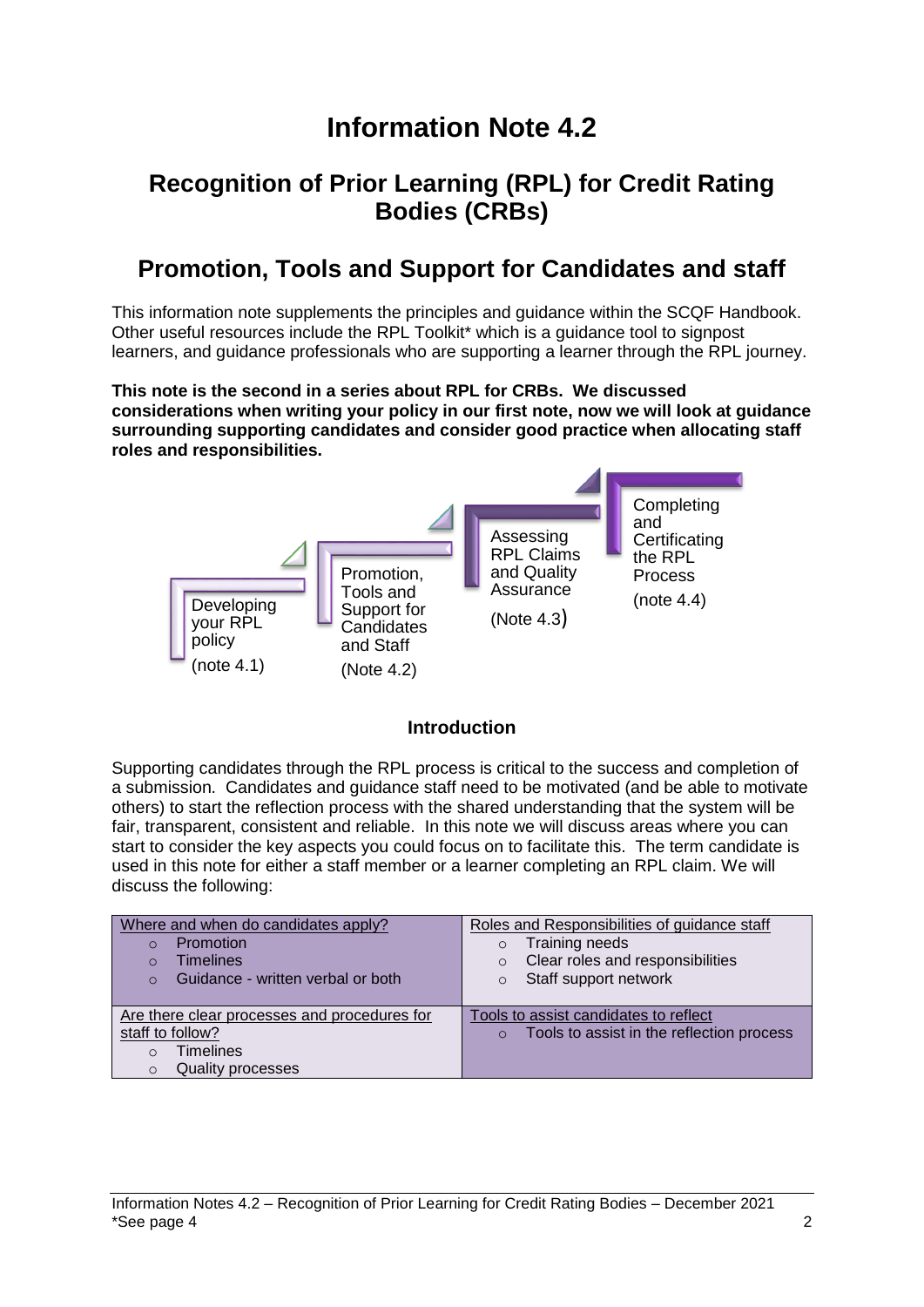Promotion, Tools and Support for Candidates and **Staff** 



#### **Candidates**

Here are some points to consider:

- Promotion
	- $\circ$  Is it clear to candidates that they can use RPL?
	- o Is the RPL policy accessible to candidates?
	- o Where is this promoted staff intranet or news bulletin, prospectus or the website?
	- o Is it clearly signposted in programme/unit/module descriptors where RPL is permissible or in job vacancies both internal and external?
	- $\circ$  Is it a separate online application process, or is this identified at point of admission or application by trained staff?
- Timelines
	- o Are applications open throughout the year or only at specific times?
	- $\circ$  Are expected timescales to complete the claim clearly stated at the outset and the consequences of a late submission outlined?
	- o These may be set out to coincide with particular meetings, committees or other internal processes
- Guidance
	- o Is the candidate allocated a named guidance professional or a mentor to support them through the process?
	- $\circ$  If required are candidates given access to academic writing skills resources?
	- $\circ$  Is guidance offered available in a variety of formats to suit individual candidates' needs? (e.g. in person, online or both)
	- o Are candidates made aware of the policy and where to locate it?
	- $\circ$  Are candidates clearly informed of the possible outcomes of an RPL claim?
- Tools to assist with the RPL reflection process
	- o What tools do you offer candidates to support them with the reflection process\*?
	- o Do you have examples that you can show to candidates of previous claims to demonstrate the type of evidence required?